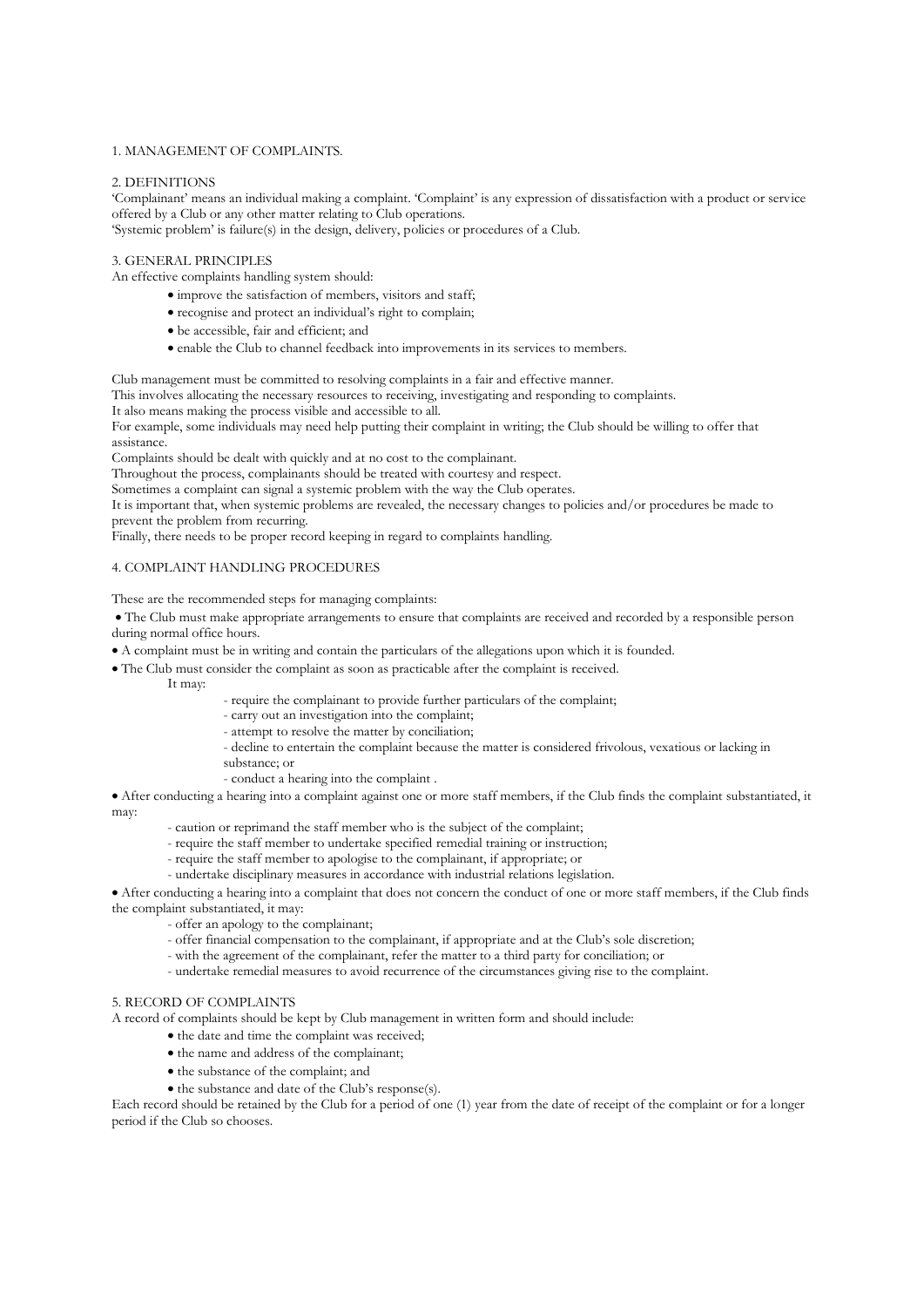# **Customer Complaint Form**

|                                                                                                   | Family name (surname)     | Given names |                         |          |
|---------------------------------------------------------------------------------------------------|---------------------------|-------------|-------------------------|----------|
| <b>Street address</b>                                                                             |                           | Suburb      |                         | Postcode |
|                                                                                                   |                           |             |                         |          |
| Home telephone number                                                                             | Business telephone number |             | Mobile telephone number |          |
|                                                                                                   |                           |             |                         |          |
| Email address (if applicable)                                                                     |                           |             |                         |          |
|                                                                                                   |                           |             |                         |          |
| 2. Details of other person or supplier involved in this complaint                                 |                           |             |                         |          |
| Name                                                                                              |                           |             |                         |          |
|                                                                                                   |                           |             |                         |          |
| Street address                                                                                    |                           | Suburb      |                         | Postcode |
| Home telephone number                                                                             | Business telephone number |             | Mobile telephone number |          |
|                                                                                                   |                           |             |                         |          |
| Email address (if applicable)                                                                     |                           |             |                         |          |
|                                                                                                   |                           |             |                         |          |
| 3. Details of goods or services supplied to the customer                                          |                           |             |                         |          |
| Date of purchase or service                                                                       |                           |             |                         |          |
|                                                                                                   |                           |             |                         |          |
| Description of the goods or service including make, model, type of service, purchase method, etc. |                           |             |                         |          |
|                                                                                                   |                           |             |                         |          |
|                                                                                                   |                           |             |                         |          |
|                                                                                                   |                           |             |                         |          |
|                                                                                                   |                           |             |                         |          |
|                                                                                                   |                           |             |                         |          |
|                                                                                                   |                           |             |                         |          |
|                                                                                                   |                           |             |                         |          |
|                                                                                                   |                           |             |                         |          |
|                                                                                                   |                           |             |                         |          |
|                                                                                                   |                           |             |                         |          |
|                                                                                                   |                           |             |                         |          |
|                                                                                                   |                           |             |                         |          |
|                                                                                                   |                           |             |                         |          |
|                                                                                                   |                           |             |                         |          |
|                                                                                                   |                           |             |                         |          |
|                                                                                                   |                           |             |                         |          |
|                                                                                                   |                           |             |                         |          |
|                                                                                                   |                           |             |                         |          |
|                                                                                                   |                           |             |                         |          |
|                                                                                                   |                           |             |                         |          |
| 4. Details of what the customer complaint is                                                      |                           |             |                         |          |
|                                                                                                   |                           |             |                         |          |
|                                                                                                   |                           |             |                         |          |
| Customer informed of procedure Yes □ No □ Date                                                    |                           |             |                         |          |